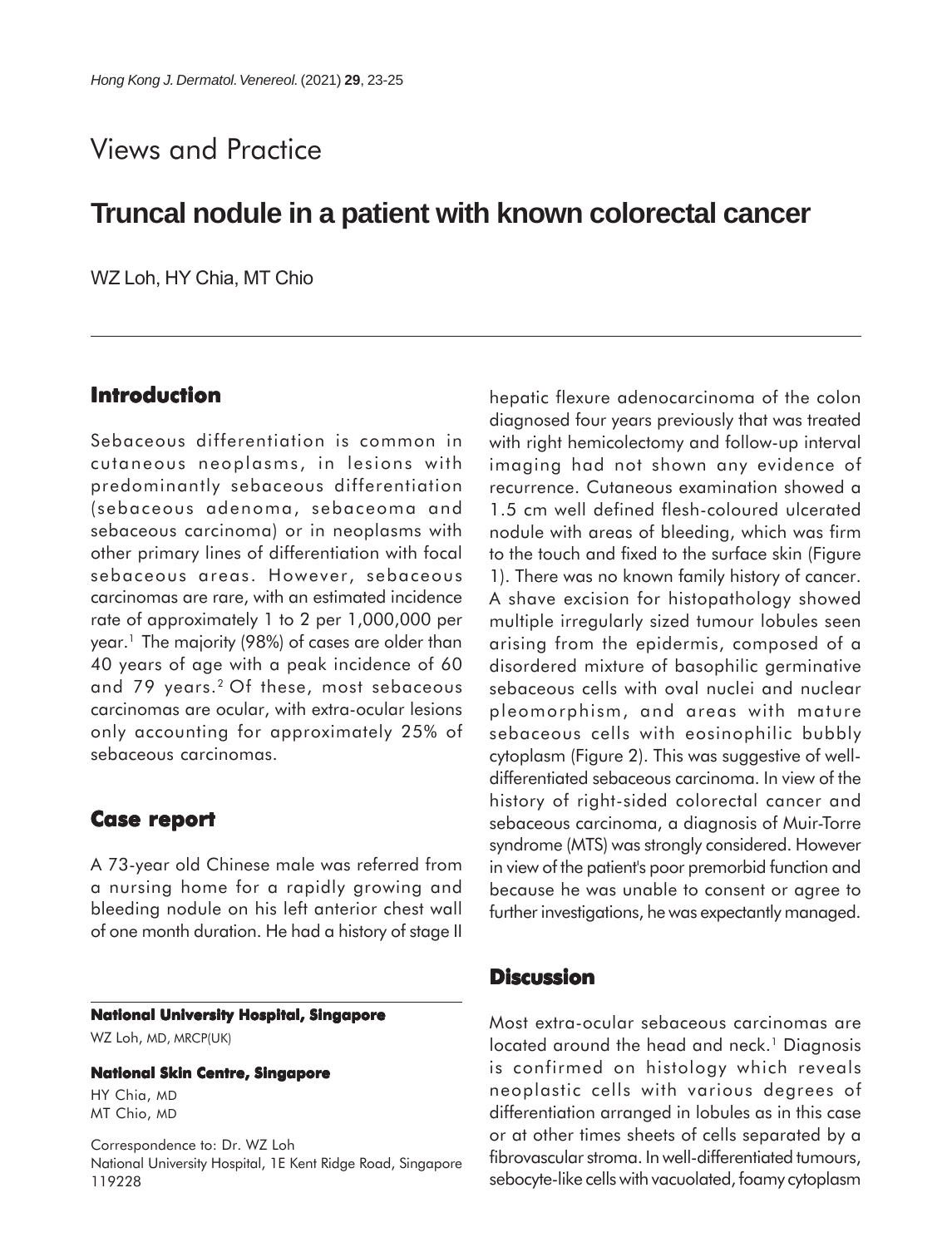are present. Differential diagnosis of bleeding truncal nodules with sebaceous cells includes other malignancies such as basal cell carcinoma, squamous cell carcinoma and adnexal neoplasms, which can have secondary sebaceous differentiation or present with cytoplasmic clearing appearing similar to sebaceous differentiation.3 Other characteristic features of the various cutaneous neoplasms, as well as immunohistochemistry such as adipophilin to identify intracytoplasmic lipids suggestive of true sebaceous differentiation can help to confirm the diagnosis.<sup>4</sup> Other differentials



**Figure 1.** Clinical photo of the ulcerated nodule on left central sternum 1.5 cm by 1.7 cm.

include benign lesions like sebaceous adenoma and sebaceoma, which is usually distinguished by a lack of cytological atypia and infiltrative growth. Ulceration, as seen in this patient, is also less typical of benign lesions.<sup>5</sup> Sebaceous carcinomas, though rare, appears to be more common in Asian populations,2,6 and hence a high index of suspicion must be maintained in such patients.

Sebaceous carcinomas that occur on the trunk are rare. When identified, they are less likely to be sporadic and should prompt evaluation for underlying MTS,<sup>7</sup> a phenotypic variant of Lynch syndrome characterised by at least one sebaceous skin tumour and at least one visceral malignancy. In patients diagnosed with sebaceous carcinoma, approximately 2% are associated with MTS. Unlike Lynch syndrome, MTS can be diagnosed without a family history of malignancy. The most common visceral malignancy is colorectal cancer especially in the proximal colon. Other associated malignancies include urogenital tract, breast, pancreatic, gastric, lung, and haematological cancers.8 Sebaceous neoplasms can precede or occur simultaneously with visceral cancer, although in more than half of the reported cases they are diagnosed afterwards.9 Additional clinical features of MTS include a personal and family history of



Figure 2. H&E stain of skin nodule. The epidermis is ulcerated. There are multiple irregularly sized tumour lobules showing connection with the overlying epidermis The tumour lobules consist of a disorderly mixture of basophilic germinative sebaceous cells which show nuclear pleomorphism, and areas of mature sebaceous cells. Conspicuous mitotic figures, some of which are atypical, are seen within the tumour. (a) 200 x magnification. (b) 400 x magnification.